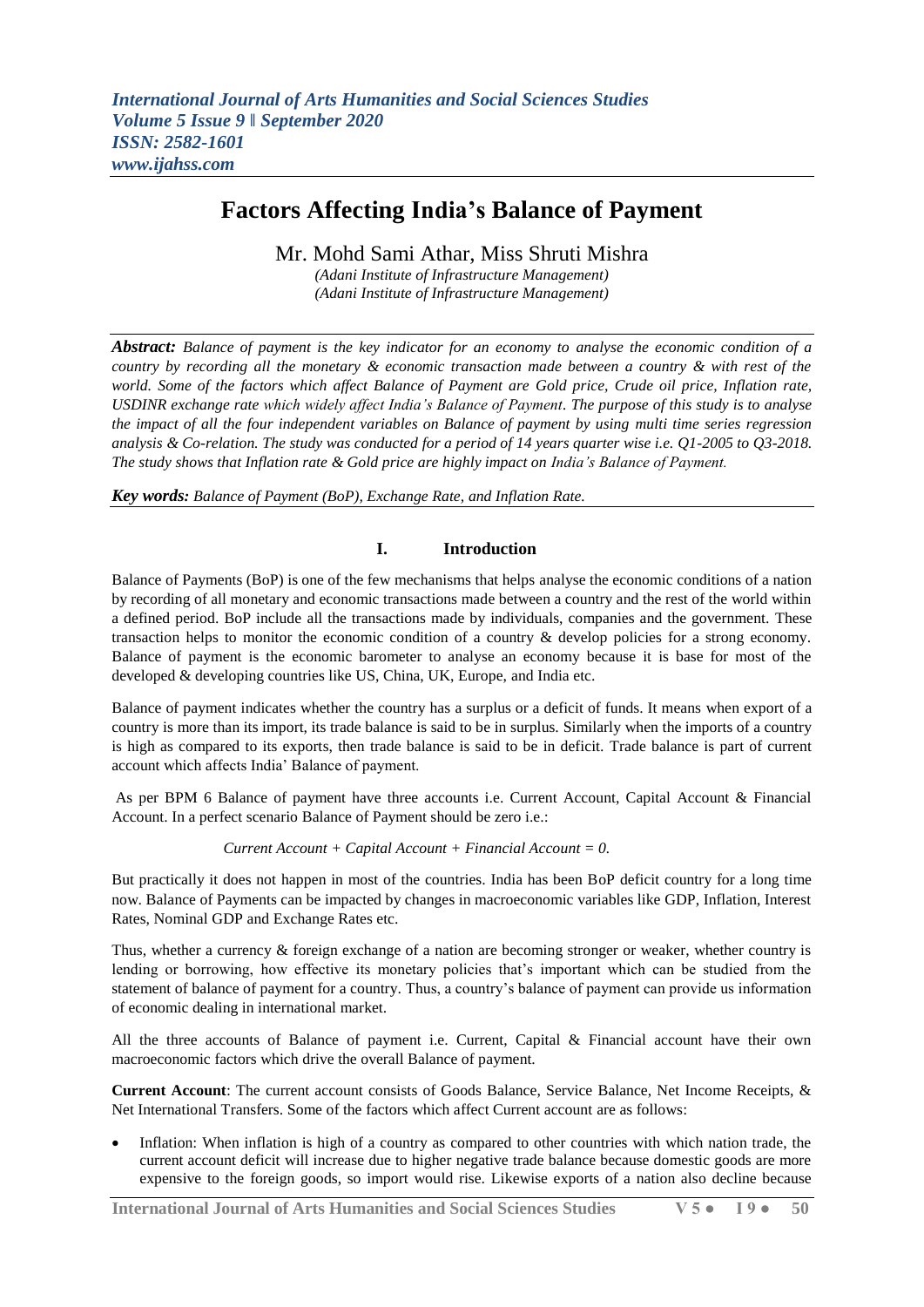domestic goods will also expensive for a foreign country due to high inflation, & they prefer low price product or substitute of that product.

- National Income: When national income of a country is increased with a higher percentage as compared to other countries, it leads to increase consumption of that country which reflects high demand of foreign goods. Increase in demand of foreign goods means high import which leads to increase in current account deficit.
- Exchange Rate: The value of domestic currency with respect to other currencies is called exchange rate. Exchange rate is volatile in nature because it is driven by market forces, or actions taken by central bank of any respective country. This will directly impact on current account balance because all the international monetary or non-monetary transactions take place on exchange rate. A depreciation in domestic currency exchange rate will leads to our import costlier. Similarly an appreciation of domestic currency will lead to export costlier which will decrease the demand of our product in foreign market.
- Commodities: One of the most essential commodity is Petroleum product. In India, the demand of petroleum product is exponentially increasing day by day. To feed high demand, India import crude oil from OPEC countries which leads to increase current account deficit. Similarly the demand of Gold is also high in India, which leads to high import bill & higher current account deficit. The prices of commodity & volume of import, both plays a major role for India's trade account balance.

**Capital Account:** Capital Account consists of investment in physical capital that represents purchases of actual goods or services such as capital equipment that increase the economy's future ability to produce. It consider capital transfers and the selling & buying of non-produced and nonfinancial assets. Some of the factors which affect capital account are as follows:

- Government Policies: Favourable policies of Indian Government like Make in India, Special Economic Zones helps to increase foreign capital investment in India which is favourable for a longer term. It will help to produce more in future which leads to less imports & high exports in future. This move would lead India from developing nation to developed nation with a sustainable growth.
- Work force Labour: India have second highest labour workforce population after China, this is biggest advantage for India to attract foreign investor towards India for investing in manufacturing industry.
- Wage Rate: Wage rate of labour in India is very low as compared to other countries which will increase the profitability or Gross margin of a company. It attracts foreign investors to invest in India which leads to increase in capital account balance.
- Political & Legal Environment: Every investor see a country for his investment whose Government is stable because it will give surety to investor that if government is stable, it means there is no major change in compliances & regulations as well as country growth would be stable. Investor also prefer easy & transparent legal process like land acquisition, registration & clearances from various departments.

**Financial Account:** The financial account deals with money related to foreign reserves and private investments in businesses, real estate, bonds and stocks. The financial account further divided into 2 sub-accounts:

- The domestic ownership of foreign asset.
- The foreign ownership of domestic asset.

When the domestic ownership of foreign asset increases, then the financial account consider as positive entry, likewise when foreign ownership on domestic asset increases, the financial account marked as negative.

Hence the financial account of a nation will be positive or in favour, if the domestic ownership on foreign asset is more than the foreign ownership on domestic asset. Some of the factors which affects financial account are as follows:

- Interest Rate: Generally the interest rate of a country will decide the FPI's flow. If a domestic interest rate is lower than other country then the investor will withdraw their money from domestic country  $\&$  invest in a foreign country where return is higher.
- Expropriation: Expropriation is an act of government to take private property of their owners against their wishes for the well-being of public interest in terms of Infrastructure projects like Highways, Dams, Airports, Hospitals, Railways, etc. & pay handsome compensation against their property. Likewise Indian government gives fair compensation against their properties so investors have confidence to invest in India.
- Government Stability or Sovereign Risk: The government will decide the market & give a vision to the country by introducing its policies. If the government is not stable or policies is not favourable then market will fluctuate  $\&$  investor will less likely to invest in India.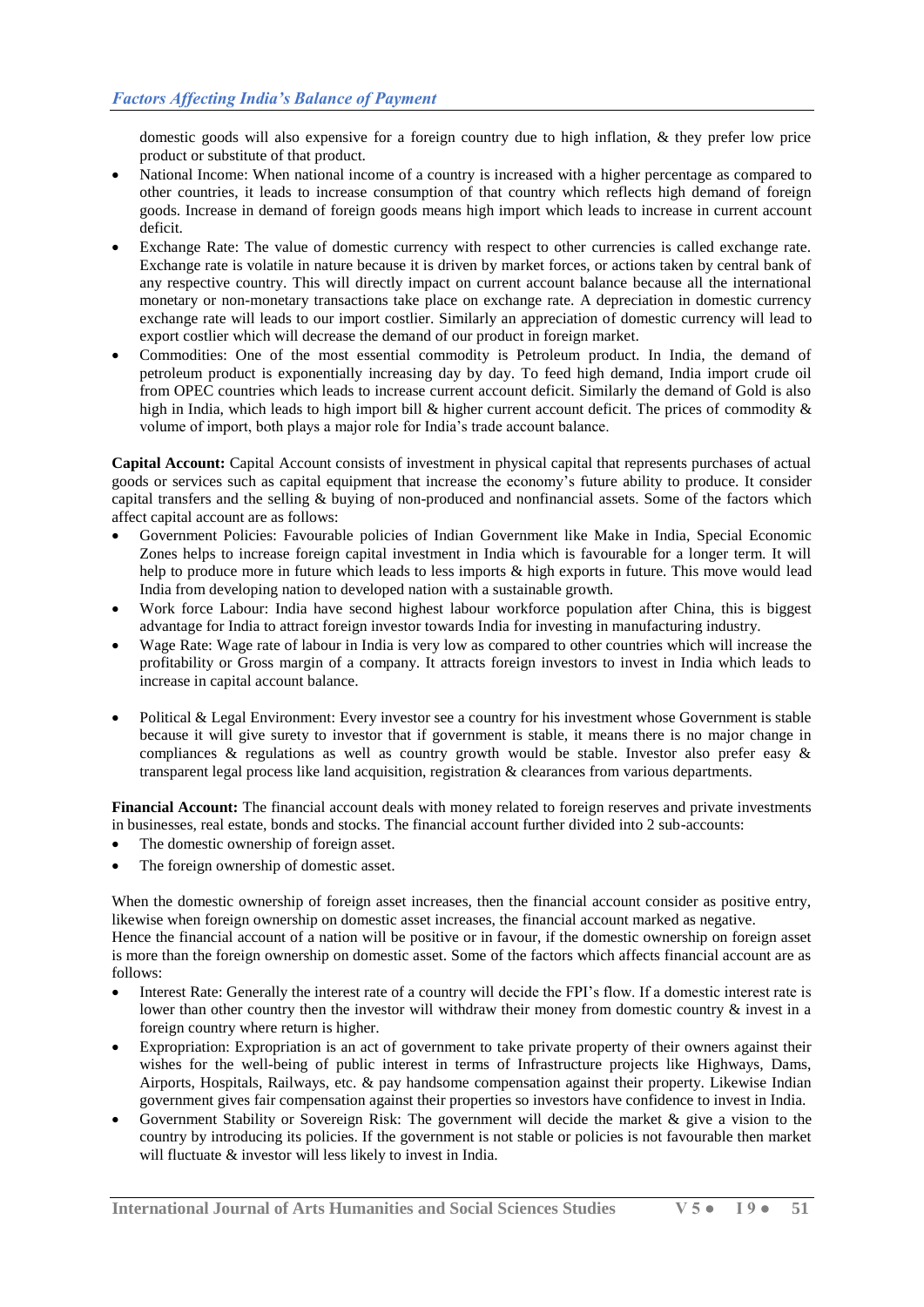# **1. Objective**

- Understand the concept of Balance of Payment & its component.
- Identify the potential factors which affect India's Balance of Payment.
- Analyse the impact of identified independent variables on India's Balance of Payment.

# **II. Literature Review**

(Dr. Sangeetha R, 2019) In their paper titled "Determinants of Balance of Payment- Evidence from India & US" concluded that the balance of payment of India & US are underperforming since long time. The results of multiple regression & correlation shows that Indian BoP is affected by change in Exchange Rate & Inflation Rate while GDP & Interest Rate doesn't have a significant impact on the Balance of Payment of India but in case of US Interest Rate & GDP growth rate have had no impact on the BoP of U.S.A.

(Ms. Amirdha Vasani, 2019) in their paper titled "Relationship between Real Exchange Rate & Economic Growth in India" concluded that the there was no linear relationship between Real Exchange Rate & Economic Growth in India(GDP) while they have Unidirectional relationship during the study period.

(Mittal, 2018) in their paper titled "Balance of Payment: An Indian Perspective" concluded that the BoP has become an economic barometer for an economy because it is base for many countries. And according to the recent data, India faces a severe BoP deficits & some of the factors which affect BoP are Inflation, National Income, Government Restructuring and Exchange Rates.

In their study they also have to explain why GDP & Interest Rate doesn't significant impact on Balance of Payment & they also have to consider other independent variables which may affect India's Balance of Payment like Gold Price & Brent Oil Price.

Hence in our study, we are considering Gold Price & Brent Oil price as our new independent variables which also a significant role of affecting balance of payment because Gold & Brent oil are the major imported commodity of India.

### **III. Research Methodology**

This paper based on Secondary data research, which is collected from RBI & Bloomberg terminal. The data related to Balance of Payment & its components including all the independent variable are retrieved from the stated source. Period of study is 14 years with quarterly basis i.e. Q1-2005 to Q3-2018.

*Independent Variable*: - Inflation Rate, USDINR Exchange Rate, Crude Oil, Gold Rate.

*Dependent Variable*: - Balance of Payment.

The descriptive statistical analysis of India's Balance of Payment & other independent variables is used for a period of 14 years. Correlation analysis is also used to see, how India's balance of payment is related to each independent variable. Lastly, the multi-time series regression analysis tool is used to find the impact of independent variable (i.e. Gold price, USDINR exchange rate, Inflation rate & Crude oil price) on dependent variable i.e. Balance of Payment.

### **IV. Result & Analysis:**

Table 1 shows the descriptive statistics of dependent variable i.e. Balance of payment & some independent variable i.e. Exchange Rate, Inflation rate, Crude oil & Gold price. In this table, it can see that Gold price is highly negatively skewed while Inflation rate (RBI, n.d.)& Balance of payment is positively skewed.

| <b>Particulars</b> | <b>Balance of</b><br><b>Payment</b> | <b>Gold Price</b> | Crude<br>Oil | <b>Exchange Rate</b> | <b>Inflation</b><br>Rate |
|--------------------|-------------------------------------|-------------------|--------------|----------------------|--------------------------|
| Mean               | 5157.57                             | 1126.55           | 75.93        | 53.70                | 7.21                     |

### **Table 1: Descriptive Statistics of India's Balance of Payment**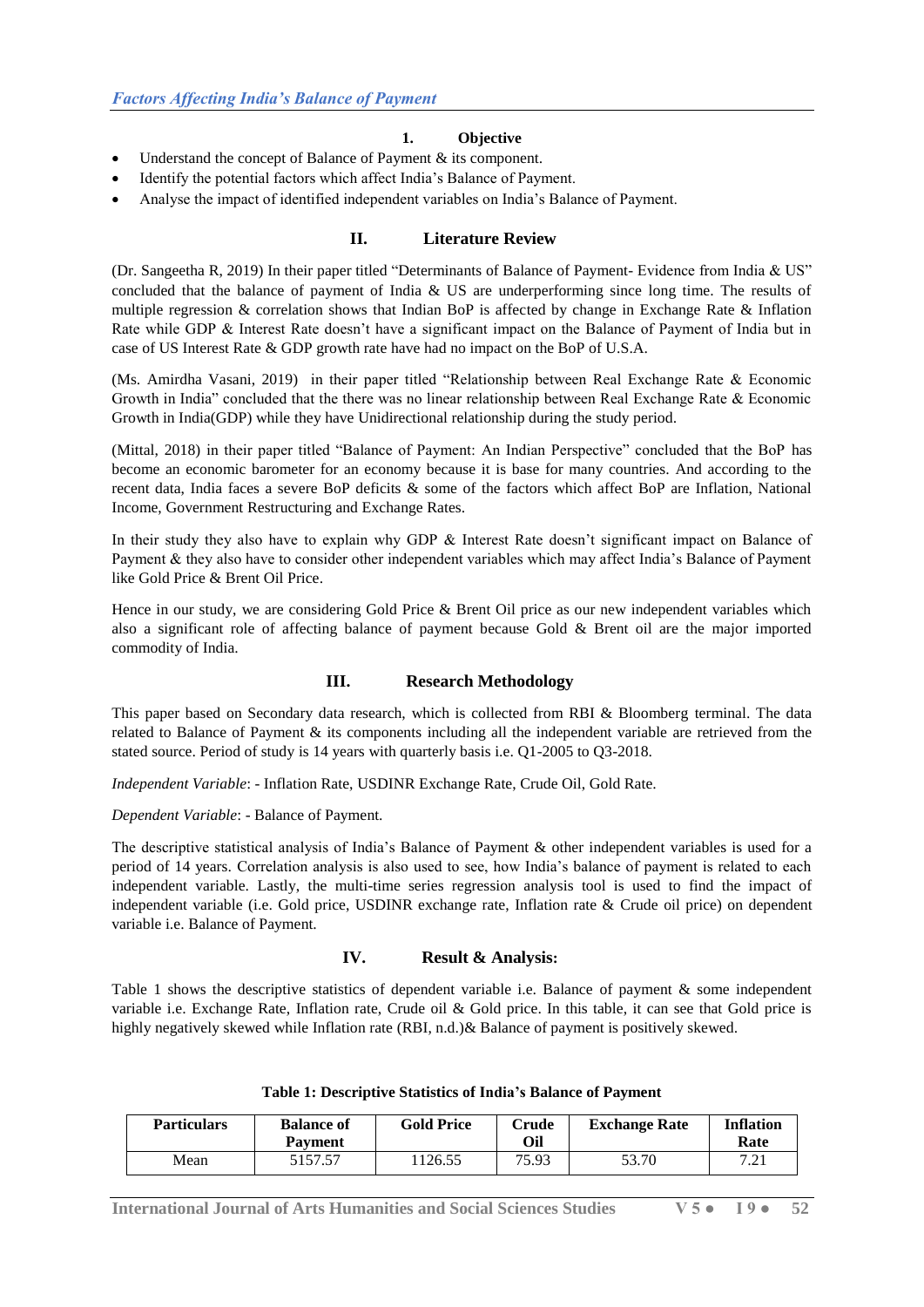# *Factors Affecting India's Balance of Payment*

| Median          | 3741.00 | 1208.29 | 77.88   | 50.88   | 6.70    |
|-----------------|---------|---------|---------|---------|---------|
| Standard        | 9693.24 | 340.75  | 21.98   | 9.71    | 2.91    |
| Deviation       |         |         |         |         |         |
| <b>Skewness</b> | 0.51    | $-0.36$ | 0.05    | 0.23    | 0.56    |
| Kurtosis        | l.00    | $-0.56$ | $-1.02$ | $-1.48$ | $-0.06$ |

#### *Data Source: Bloomberg*

In table 2, Correlation analysis is used to show that how balance of payment is related to each independent variable. The period of dataset used in correlation analysis is 14 years quarter-wise. All the independent variables i.e. Gold price, Crude oil, Exchange rate & Inflation rate are negatively correlated with Balance of payment of India. It means increase in the prices of Gold / crude oil or increase in Inflation rate of India will lead to decrease the value of Balance of Payment of India.

### **Table 2: Correlation Analysis of BOP with Independent variables**

| <b>Particulars</b>     | <b>Gold Price</b> | <b>Crude Oil</b> | <b>Exchange Rate</b> | <b>Inflation rate</b> |  |
|------------------------|-------------------|------------------|----------------------|-----------------------|--|
| <b>BOP</b>             | $-0.21$           | $-0.14$          | $-0.07$              | $-0.21$               |  |
| Data Source: Bloomberg |                   |                  |                      |                       |  |

In table 3, the regression analysis of dependent variable i.e. Balance of payment with independent variables i.e. Gold price, Crude oil, Exchange rate, Inflation Rate has been analysed. It can see that Exchange rate & Inflation rate are statistically significant because the p-value is equals to 0.00 & Crude oil is statistically significant at 10% while Gold price is not statistically significant. It is also revealed that the R- square value is 91.23% which means that almost 91.23% variation in Balance of payment are because of these independent variables.

**Table 3: Multi-dimensional time Series Regression Analysis**

| <b>R</b> -Square                             | 91.23%     |                                  |         |        |                      |           |
|----------------------------------------------|------------|----------------------------------|---------|--------|----------------------|-----------|
| <b>BOP</b>                                   | Coef.      | Std. Err.                        | Z       | P >  z | [95% Conf. Interval] |           |
| Gold Price                                   | $-1.42$    | 4.64                             | $-0.31$ | 0.76   | $-10.52$             | 7.68      |
| Crude Oil                                    | $-75.60$   | 44.77                            | $-1.69$ | 0.09   | $-163.36$            | 12.16     |
| <b>INR</b><br><b>USD</b><br>Exchange<br>Rate | $-456.04$  | 153.95                           | $-2.69$ | 0.00   | $-757.78$            | $-154.30$ |
| <b>Inflation Rate</b>                        | $-1602.58$ | 476.58                           | $-3.36$ | 0.00   | $-2536.66$           | $-668.50$ |
| Constant                                     | 48273.11   | 9789.44<br>Data Course Dloomborg | 4.93    | 0.00   | 29086.16             | 67460.07  |

*Data Source: Bloomberg*

\* Showed that significant at  $10\%(0.1)$ , \*\* Showed that significant at  $5\%$  (0.05) \*\*\* \* Showed that significant at >1% (0.01)

# **V. Conclusion**

From this study, it is concluded that the Balance of Payment is the key economic indicator for a country to analyse the performance of that country. Some macro-economic factors which majorly affect the India's Balance of Payment are Gold price, Crude oil, USDINR exchange rate & Inflation rate. Some other factors also which impact India's balance of payment like Interest rate, Government policies, Legal & Political environment etc.

From regression analysis, it has been seen that Exchange rate, Inflation rate are significantly impact on Balance of Payment including crude oil while Gold Price are not significantly impact on Balance of Payment because in case of gold price, quantity also plays an important role & during price hike of commodity people consumes less & the import of commodity will decrease. While in case of crude oil & other petroleum products, India is exported near about 30% of the total import of petroleum products in 2018. The trade balance of petroleum products may vary with price of international market & quantity demanded. Hence 91.23% R-square value